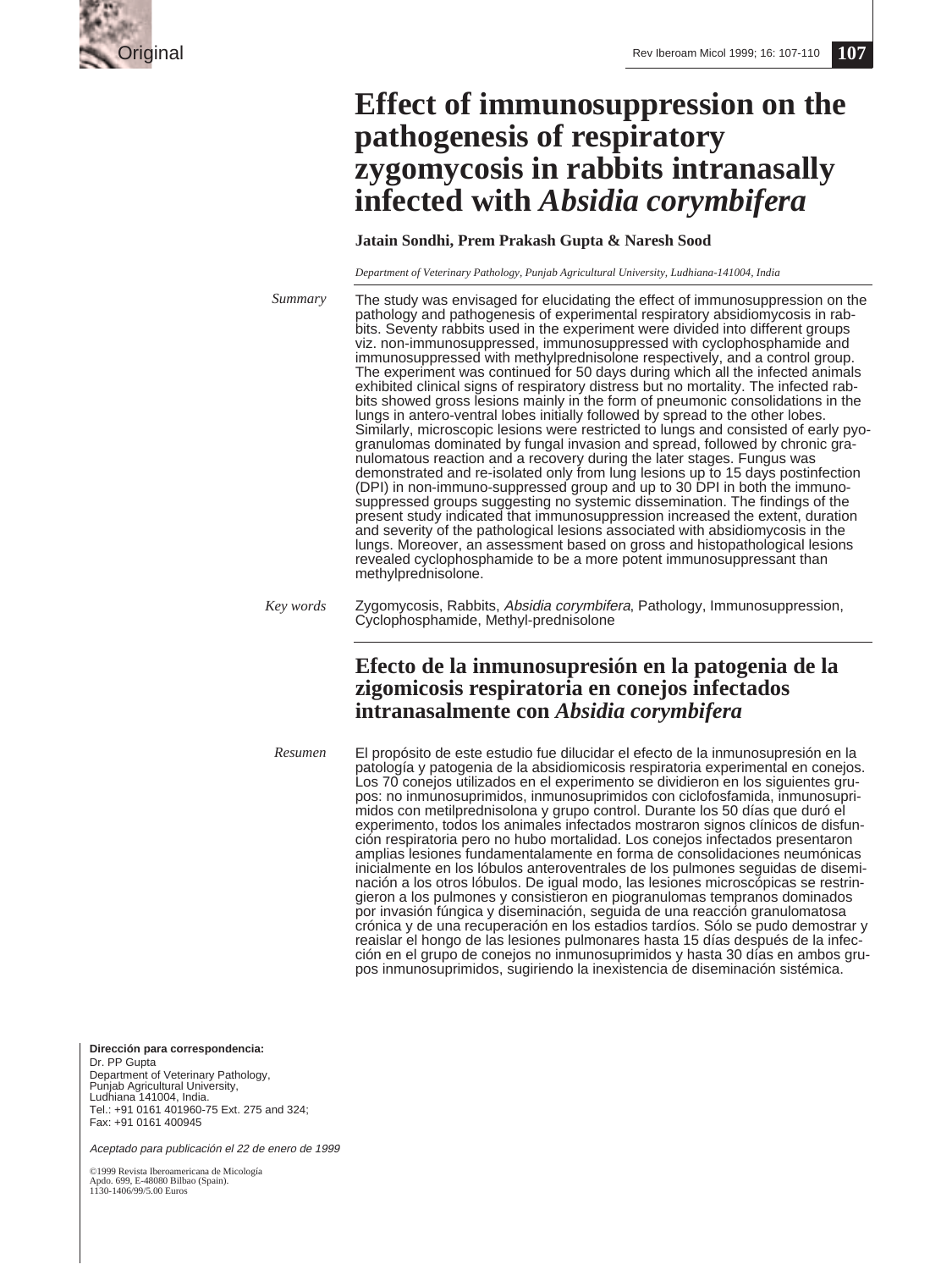Los hallazgos de este estudio indican que la inmunosupresión produjo un aumento de la extensión, duración y severidad de las lesiones patológicas asociadas con la absidiomicosis pulmonar. Por otro lado, el seguimiento de las lesiones macroscópicas e histopatológicas reveló que la ciclofosfamida es un inmunosupresor más potente que la metilprednisolona.

*Palabras clave*

Zigomicosis, Conejos,Absidia corymbifera, Patología, Inmunosupresión, Ciclofosfamide, Metilprenisolona

Respiratory zygomycosis affects both humans [1] and animals [2]. In the current era of widespread use of broad spectrum antibiotics, corticosteroids, cytotoxic agents and immunosuppressants, besides increasing incidence of acquired immunodeficiency syndrome (AIDS) and diabetes coupled with stressful life styles, fungi of the class zygomycetes, once thought to be non-pathogenic, are emerging as agents of serious respiratory and systemic infections and have therefore gained considerable public health importance [3,4]. In a previous communication [5], we reported the pathogenesis of experimental respiratory zygomycosis in the non-immunosuppressed Asian water buffaloes. This paper deals with the effect of immunosuppression on the pathology and pathogenesis of experimental respiratory zygomycosis in rabbits.

#### **MATERIAL AND METHODS**

*Experimental animals.* Seventy male New Zealand-White rabbits (*Oryctolagus cuniculus*) aged 6-8 months were kept under observation in thoroughly cleaned rooms for 15 days prior to starting the experiment. Food and water were given ad libitum. The animals were immunologically normal and their sera were negative for *Absidia corymbifera* antibodies by agar gel precipitation test (AGPT).

*Fungal strain and preparation of inoculum.* A strain of *A. corymbifera* (MTCC No. 379) obtained from the Institute of Microbial Technology, Chandigarh, India, was used. The isolate was grown on Sabouraud dextrose agar (SDA) containing 0.3% chloramphenicol. After incubation for 3-4 days at 37∞C, the culture was flushed with sterile phosphate buffered saline (PBS, pH 7.4) containing 0.05% Tween-80. The sporangiospore suspension so obtained, was shaken for 2h on a mechanical shaker and sporangiospore concentration was adjusted to  $1.4 \times 10^5$ /ml using a haemocytometer.

*Design of experiment.* The animals were randomly divided into three infected groups consisting of 20 rabbits each and one control group comprising 10 rabbits. Of the two infected groups one was immunosuppressed with cyclophosphamide (Group C) (Endoxan; German Remedies, India) and the other with methylprednisolone (Group M) (Solu-Medrol; Upjohn, India), given at the dose rate of 10 mg/kg body weight (b.wt.) for 5 days prior to infection followed by 5 mg/kg b.wt. for another 5 days after the infection. The 3rd infected group received no immunosuppressive therapy (Group A). Each animal in all three infected groups was intranasally administered 1 ml suspension of  $\overline{A}$ . *corymbifera* containing  $1.4 \times 10^5$  sporangiospores. The animals of the control group were similarly administered 1 ml of sterile PBS containing 0.05% Tween-80.

The animals of all four groups were kept in separate and distantly located rooms. The control animals were always attended, fed and watered before handling the infected animals or contaminated material. The animals were closely observed daily for clinical signs, if any.

The experiment was continued for 50 days during which two randomly selected animals from each of the infected groups and one animal from the control group were killed at 1, 2, 3, 5, 10, 15, 20, 30, 40 and 50 days post infection (DPI) and subjected to necropsy. Gross changes, if any, were recorded and slices from lungs, liver, kidney, brain, spleen and trachea were fixed in 10% buffered formol saline for histopathology. Paraffin sections, 5 mm thick, were cut and stained with haematoxylin and eosin (H&E). For demonstration and confirmation of fungi in tissues, sister sections were also stained with the periodic acid Schiff (PAS), Grocott's methenamine silver nitrate (GMS), combined GMS-HE and indirect immunoperoxidase [6-8]

*Re-isolation of fungus.* Re-isolation of *A. corymbifera* was attempted from blood, liver, kidney and lung tissue cultured on SDA slants incubated at 37∞C for 2 to 7 days.

#### **RESULTS**

*Clinical signs*. Rabbits in all the three infected groups showed dullness, depression and mucopurulent nasal discharge during the first 10 days of the experiment. Additionally, infected rabbits in groups C and M showed partial anorexia and initial pyrexia during the first week after infection. However, there was no mortality. The control animals did not show any clinical signs.

*Gross lesions.* Gross lesions were recorded mainly in the lungs of the animals in all the three infected groups and were most extensive and severe and persisted for longer period in group C animals, followed by groups M and A (Figures 1-3). In the first two days, there were areas of red hepatization in the anteroventral lobes. From DPI-3 onwards, the pneumonic consolidations became greyish and more extensive involving anterior parts of diaphragmatic lobes also. From DPI-10 onwards, the lesions became nodular, more extensive and involved almost all the lobes and their cut surfaces revealed caseated pus. On DPI-20 in group A, the lungs did not show any pathological change, whereas, in groups C and M, the gross lesions continued up to DPI-30 and the lungs in these groups also became apparently normal by DPI-40. In addition, trachea showed congestion in all the three infected groups.

*Histopathology.* The mycotic lesions were restricted only to the lungs, the reaction being most severe in group C, followed by groups M and A, respectively.

On DPI-1, clumps of sporangiospores of *A. corymbifera* were seen in the lumina of bronchioles and air spaces. Inflammatory cell reaction was acutely purulent, characterized by infiltration of neutrophils around the sporangiospores (Figure 4) and fungal hyphae in the lung parenchyma. On DPI-2 and 3, lungs showed mainly pyogranulomas with fungal elements in their centers, surrounded by eosinophilic Splendor-Hoeppli bodies (Figures 5 and 6) and in places giant cell formation. On DPI-5, pyogranulomatous reaction and fungal infection were more severe than those on earlier days. Besides that, there was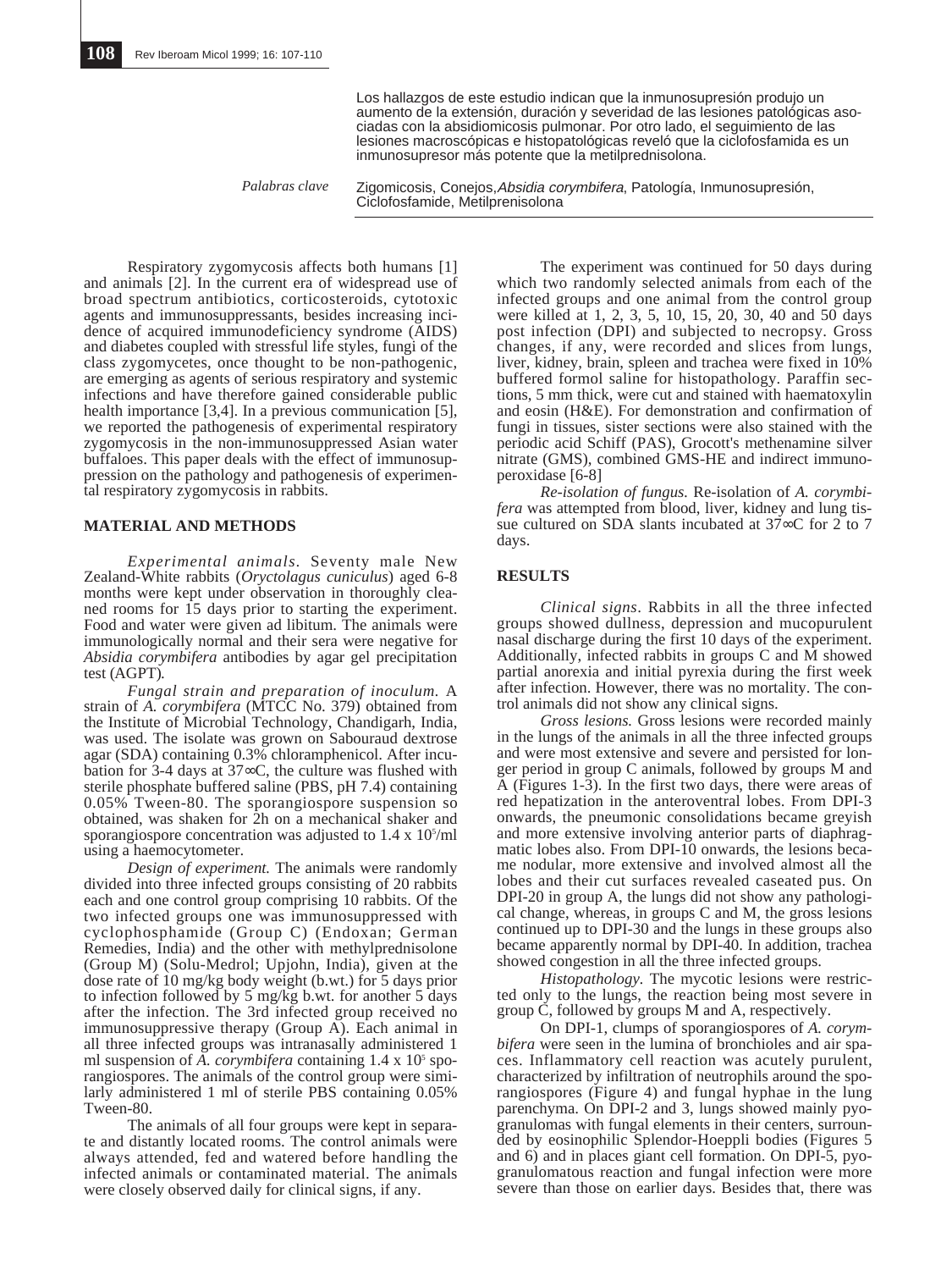

Figure 1. Cut surfaces of the lung of group C animal (DPI-10), showing most extensive greyish mycotic lesions.



Figure 2. Cut surfa-ces of the lung of group M animal (DPI-10) showing less severe and less extensive greyish mycotic lesions than seen in group C animal.

marked macrophage, lymphocyte and giant cell infiltration along with thick peribronchiolar and perivascular lymphocytic cuffing. Phagocytosis of fungal elements by giant cells was also very prominent (Figures 7 and 8). In animals of group C, fungal invasion in the lungs was most

Figure 3. Cut surfaces of the lung of group A animal (DPI-10) showing least extensive mycotic lesions.



Figure 8. Same as in figure 7 by PAS stain x 300.

Figure 9. Lung of group M animal (DPI-5). Severe neutrophilic reaction around the fungal element (arrow). GMS- H&E X 300.

severe and in group M neutrophil infiltration around the fungal elements was more conspicuous (Figure 9). By DPI-10, foci of necrosis were observed in the lungs of all the animals in group C (Figure 10).

At DPI-15, in group A, the fungal elements in the form of disintegrated granules were phagocytized by the giant cells and macrophages (Figure 11). The lungs of group C animals at this stage showed the most severe reaction in the form of variable sized areas of caseative necrosis containing fungal elements both within and outside. At DPI-20, lungs of group A animals showed only





Figure 10. Lung of group C rabbit (DPI-10). Foci of caseative necro-sis. GMS-H & E X 70.

Figure 11. Lung of group A animal (DPI-15). Disintegrated fungal gra-nules in the macrophages. GMS X



Figure 4. Lung (DPI-1). Clumps<br>of sporangiospores of A. *corymbifera* (arrow), surrounded by neutrop-<br>hilic infiltration. GMS-H&E X 300.

Figure 6. Same as in Figure 5 in PAS stain X 300.



Figure 5. Lung (DPI-3). Pyogranuloma with fungal elements in the centre (arrow), surrounded by eosinophilic Splendor-Hoeppli

bodies. GMS-H&E X 300

Figure 7. Lung (DPI-5). Phagocytosed fungal element (arrow) in foreign body giant cell. GMS- H&E X 1000.





1000.

interstitial pneumonia and lymphocytic infiltration, but no pyogranulomas and fungal elements, whereas, groups C and M animals showed more extensive caseative necrosis containing fungal elements than that seen on DPI-15. From DPI-30 onwards, the lungs of group A animals became normal, whereas, the lungs of the animals in the groups C and M still showed pyogranulomatous reaction with fragments of fungal material in their centers. Animals in the control group did not show any gross or histopathological lesion at any interval.

*Re-isolation of the fungus. A. corymbifera* was consistently re-isolated only from the lung lesions in nonimmunosuppressed group A from DPI 1 to 15 and in immunosuppressed groups from DPI 1 to 30. Fungus was not re-isolated from any organ in the control group.